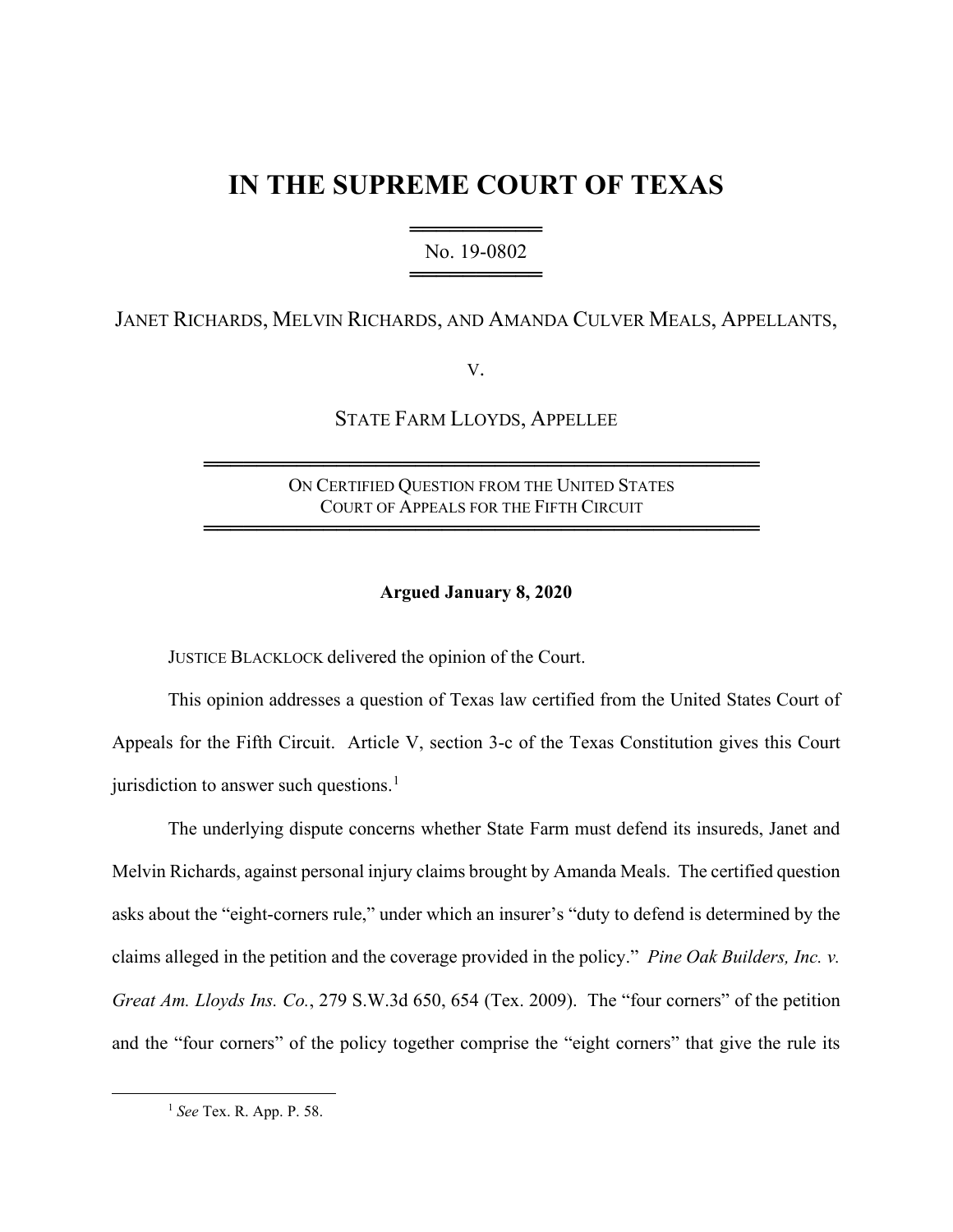name. Courts applying the eight-corners rule determine "the insurer's duty to defend [] by the third-party plaintiff's pleadings, considered in light of the policy provisions, without regard to the truth or falsity of those allegations." *GuideOne Elite Ins. Co. v. Fielder Rd. Baptist Church*, 197 S.W.3d 305, 308 (Tex. 2006).

Though governed by state law, disputes over an insurer's duty to defend often find their way to federal court, as this one did. According to one federal district court applying Texas law, the eight-corners rule does not apply unless the policy includes language requiring the insurer to defend "all actions against its insured no matter if the allegations of the suit are groundless, false or fraudulent." *State Farm Lloyds v. Richards*, No. 4:17-CV-753-A, 2018 WL 2225084, at \*3 (N.D. Tex. May 15, 2018). The Fifth Circuit has asked whether the district court's "policylanguage exception" to the eight-corners rule is "a permissible exception under Texas law." *State Farm Lloyds v. Richards*, 784 F. App'x 247, 253 (5th Cir. 2019), certified question accepted (Sept. 13, 2019). As explained below, we answer that it is not.

#### **I. Background**

Ten-year-old Jayden Meals died in an all-terrain vehicle (ATV) accident while under the supervision of his paternal grandparents. Jayden's mother, Amanda Meals, sued the grandparents, Janet and Melvin Richards, alleging negligent failure to supervise and instruct Jayden. Meals's petition alleged Jayden was under the defendant-grandparents' "supervision" and alleged the accident occurred "[o]n or near the Defendants' residence." The grandparents had a homeowner's insurance policy with State Farm Lloyds, which provided

If a claim is made or a suit is brought against an insured for damages because of bodily injury or property damage to which this coverage applies, caused by an occurrence, we [State Farm] will: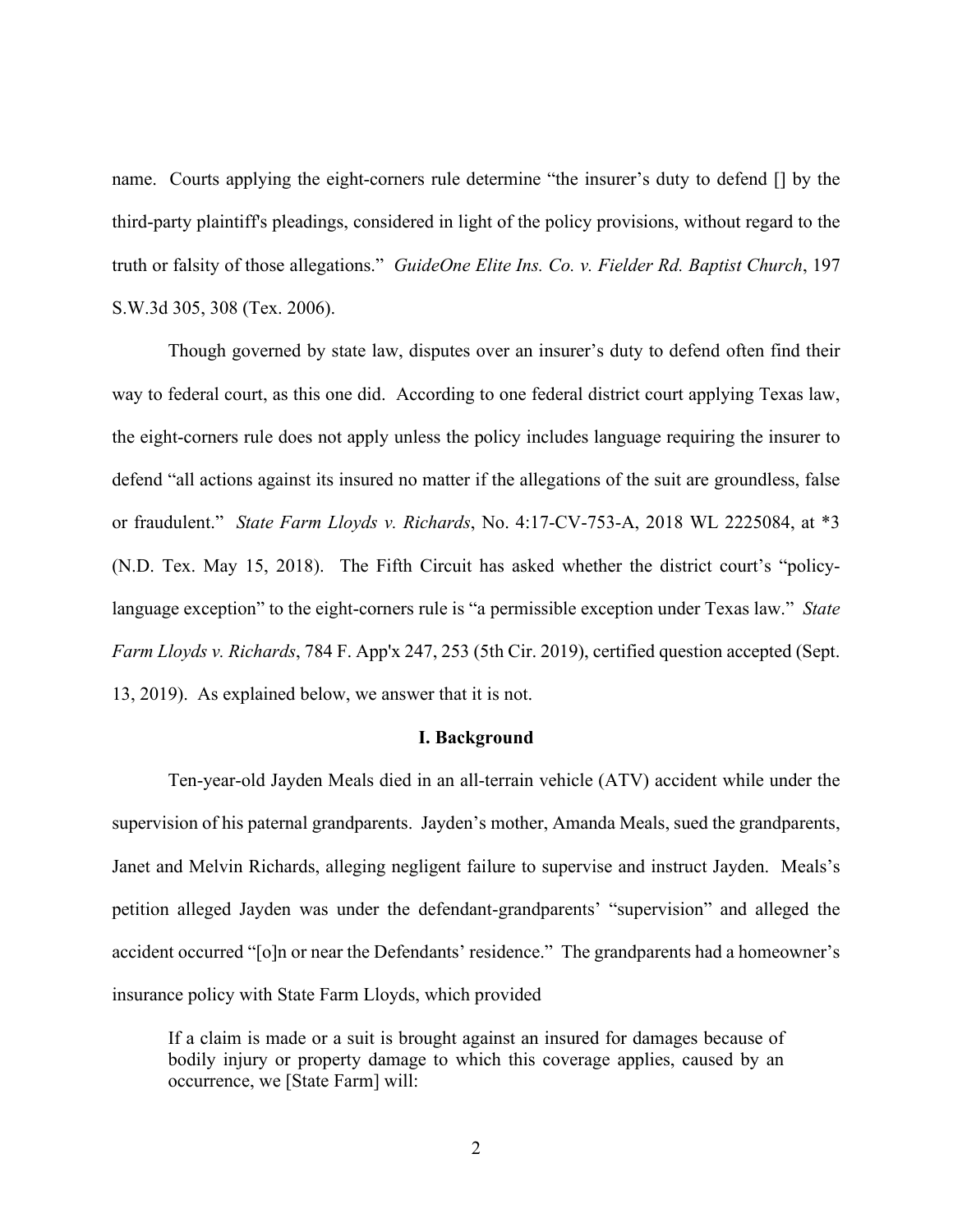1. pay up to our limit of liability for the damages for which the insured is legally liable; and

2. provide a defense at our expense by counsel of our choice. We may make any investigation and settle any claim or suit that we decide is appropriate.

The grandparents asked State Farm to provide a defense to the lawsuit and, if necessary, to indemnify them against any damages for which they are liable. Under a reservation of rights, State Farm agreed. State Farm then sued the grandparents and Meals in the Northern District of Texas, seeking a declaration that it had no duty to defend against the claims or indemnify the grandparents.

State Farm moved for summary judgment on the grounds that Meals's claims did not fall within the policy's coverage. State Farm argued first that the policy's "motor-vehicle exclusion" applied. Under the policy's terms, the motor-vehicle exclusion applies when the alleged "bodily injury" arises from "use" of a "motor vehicle owned or operated by or rented or loaned to any insured." An ATV used "while off an insured location" is a "motor vehicle" for purposes of the policy. State Farm argued that this exception is applicable because the bodily injury arose from the use of the grandparents' ATV on a public recreational trail, not on the grandparents' property. To prove the accident's location, State Farm submitted the police's vehicle crash report, which stated the location of the accident. State Farm also argued that the policy's "insured exclusion" applied. The policy excludes coverage for bodily injuries to insureds and defines "insured" to include "you and, if residents of your household: a. your relatives; and b. any other person under the age of 21 who is in the care of a person described above." State Farm argued Jayden was an "insured" because the grandparents were his joint managing conservators. As proof, State Farm submitted a court order from a suit affecting the parent-child relationship (SAPCR). In response, the grandparents argued that the eight-corners rule prohibited the district court from considering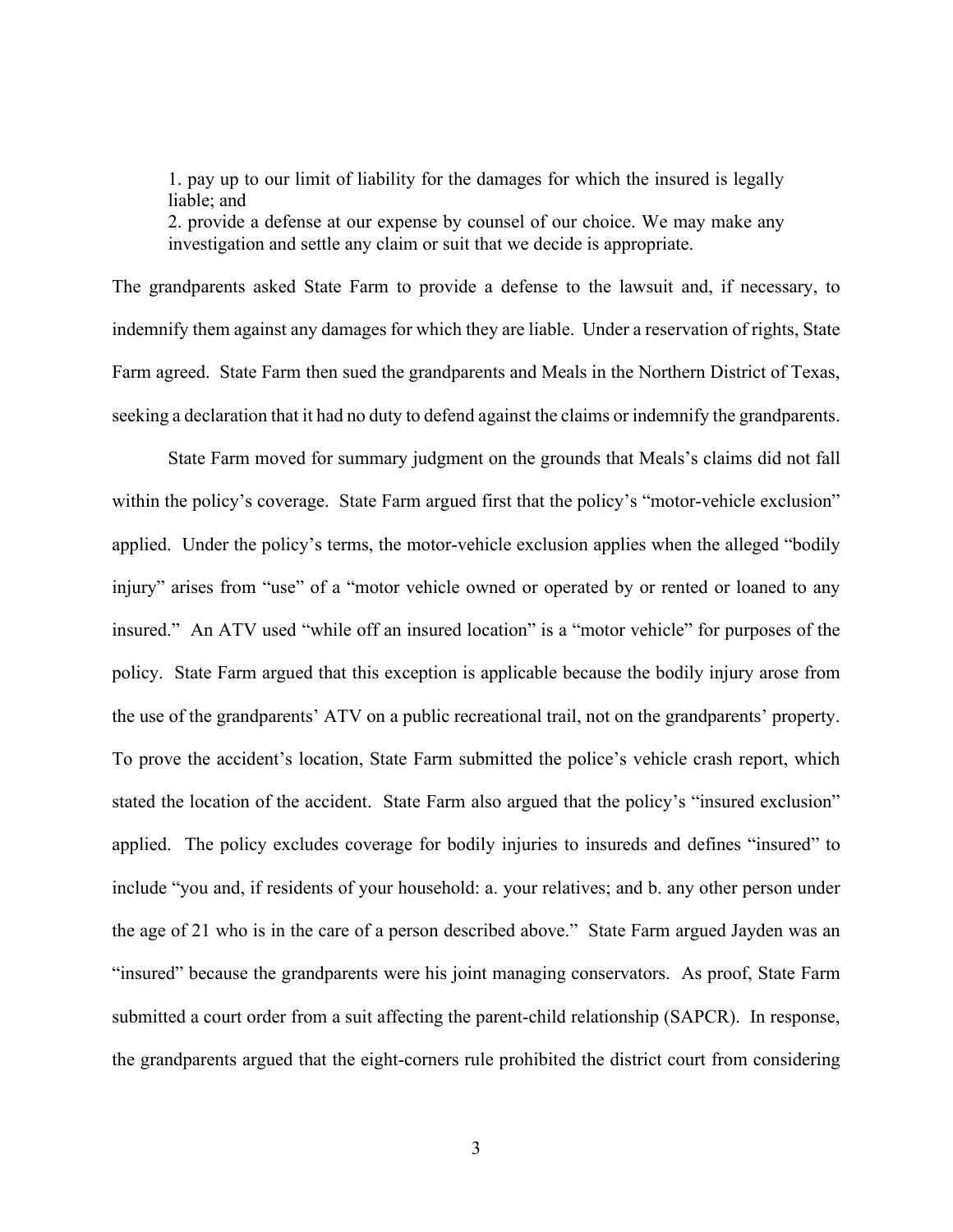any evidence, including the crash report and the SAPCR order, when determining State Farm's duty to defend the lawsuit.

The federal district court considered State Farm's proffered evidence, rejecting the defendants' objections under the eight-corners rule. According to the court, the eight-corners rule did not prohibit consideration of the evidence because the rule applies only to insurance policies that explicitly require the insurer to defend "all actions against its insured no matter if the allegations of the suit are groundless, false or fraudulent."<sup>2</sup> *Richards*, 2018 WL 2225084, at \*3. The same district court had previously articulated this view in *B. Hall Contracting Inc. v. Evanston Ins. Co.*, 447 F. Supp. 2d 634, 645 (N.D. Tex. 2006). The grandparents' policy did not include a groundless-claims clause, so in the district court's view the eight-corners rule did not apply at all. The court granted summary judgment for State Farm. The defendants appealed.<sup>3</sup> The Fifth Circuit certified the following question to this Court:

> Is the policy-language exception to the eight-corners rule articulated in *B. Hall Contracting Inc. v. Evanston Ins. Co.*, 447 F. Supp. 2d 634 (N.D. Tex. 2006), a permissible exception under Texas law?

*Richards*, 784 F. App'x at 253.

The Fifth Circuit panel observed that neither the Fifth Circuit nor any Texas court has previously taken the view of the eight-corners rule articulated by the federal district court. The panel further noted that the Fifth Circuit has consistently applied a different exception to the eightcorners rule, derived from *Northfield Ins. Co. v. Loving Home Care, Inc.*, 363 F.3d 523, 531 (5th

<sup>&</sup>lt;sup>2</sup> For ease of reference, we refer to this language as a "groundless-claims clause."

<sup>&</sup>lt;sup>3</sup> When the district court ruled for State Farm, the Richardses and Meals appealed. They are co-appellants in the Fifth Circuit. We will refer to the Richardses and Meals collectively as "appellants" unless the distinction between them is relevant.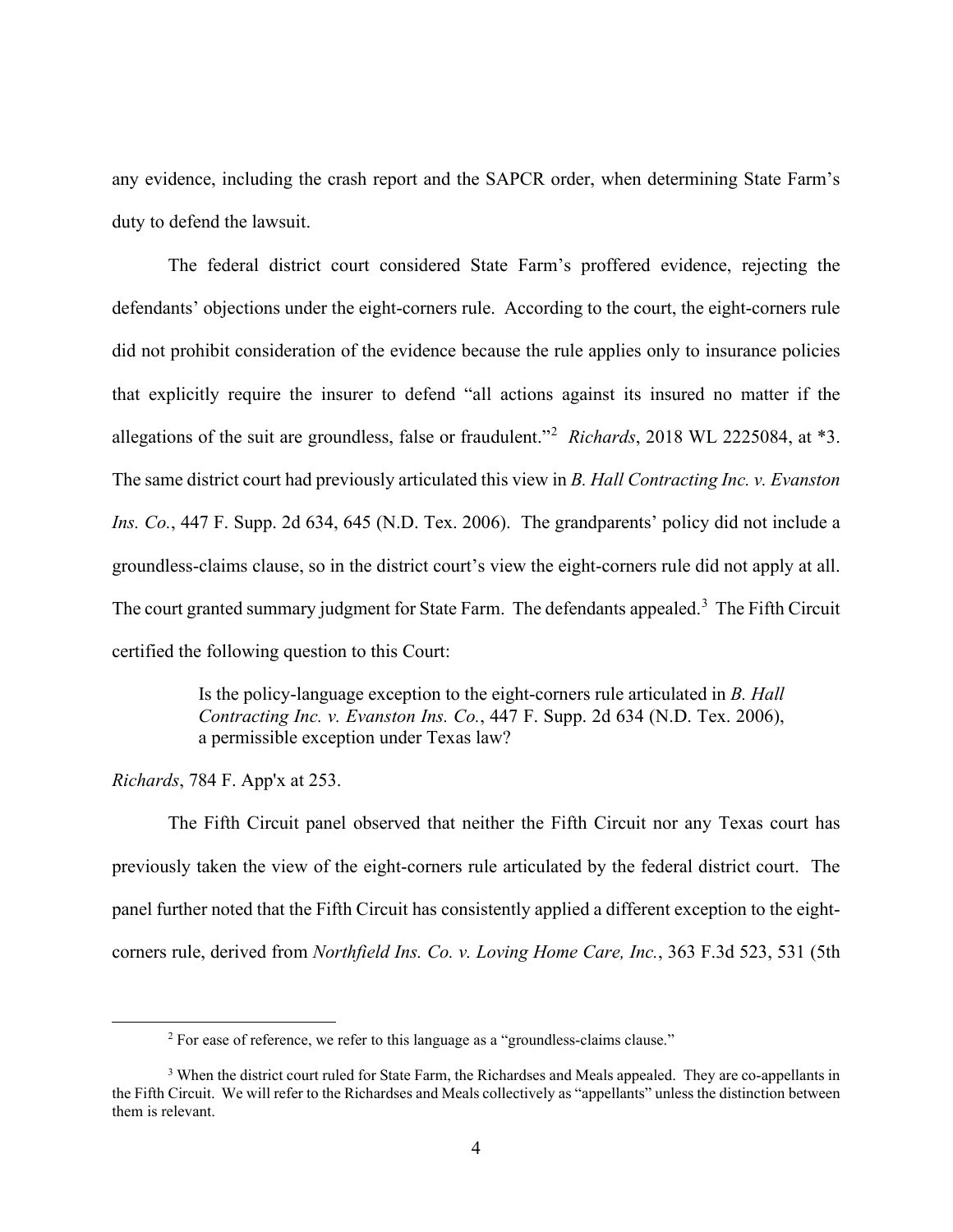Cir. 2004). That exception allows extrinsic evidence bearing on the duty to defend when (1) "it is initially impossible to discern whether coverage is potentially implicated" and (2) "the extrinsic evidence goes solely to a fundamental issue of coverage which does not overlap with the merits of or engage the truth or falsity of any facts alleged in the underlying case." *Richards*, 784 F. App'x at 251 (citing *Northfield Ins. Co.*, 363 F.3d at 531). Several Texas courts of appeal have adopted the Fifth Circuit's approach or something similar.<sup>4</sup> Others have declined to follow the Fifth Circuit's approach.<sup>5</sup> This Court has never had occasion to address the so-called "*Northfield* exception," although we have twice acknowledged its widespread use. *See Zurich Am. Ins. Co. v. Nokia, Inc*., 268 S.W.3d 487, 497 (Tex. 2008); *GuideOne*, 197 S.W.3d at 308–09.

The Fifth Circuit did not request this Court's opinion on the *Northfield* exception. Instead, it asked only if the federal district court was correct in *B. Hall* that the eight-corners rule is

<sup>4</sup> *See, e.g., Weingarten Realty Mgmt. Co. v. Liberty Mut. Fire Ins. Co.*, 343 S.W.3d 859, 865 (Tex. App.— Houston [14th Dist.] 2011, pet. denied) ("we are persuaded of the need for a very narrow exception to the eight-corners rule. . . . Under this exception, the extrinsic evidence must go strictly to an issue of coverage without contradicting any allegation in the third-party claimant's pleadings material to the merits of that underlying claim"); *Urethane Int'l Prod. v. Mid-Continent Cas. Co.*, 187 S.W.3d 172, 176 (Tex. App.—Waco 2006, no pet.) ("An exception to [the eightcorners] rule occurs when the petition in the underlying lawsuit does not allege facts sufficient for a determination of whether those facts, even if true, are covered by the policy.") (quotations omitted); *Tucker v. Allstate Texas Lloyds Ins. Co.*, 180 S.W.3d 880, 884–85 (Tex. App.—Texarkana 2005, no pet.) ("where the terms of the policy are ambiguous, or where the petition in the underlying suit does not contain factual allegations sufficient to enable the court to determine whether the claims are within the policy coverage, the court may consider extrinsic evidence to assist it in making the determination.").

<sup>5</sup> *See, e.g., AIX Specialty Ins. Co. v. Shiwach*, No. 05-18-01050-CV, 2019 WL 6888515, at \*7 (Tex. App.— Dallas Dec. 18, 2019, pet. pending) ("Although the Fifth Circuit and multiple intermediate appellate courts have expressly recognized a limited exception to this rule, permitting consideration of extrinsic evidence when relevant only to the coverage issue, the Texas Supreme Court and this Court have not yet done so."); *USAA Texas Lloyd's Co. v. Doe*, No. 04-15-00673-CV, 2017 WL 2791327, at \*3 (Tex. App.—Amarillo June 28, 2017, pet. denied) ("The duty to defend is not affected by facts discovered before suit, developed in the course of litigation, or by the outcome of the suit."); *AccuFleet, Inc. v. Hartford Fire Ins. Co.*, 322 S.W.3d 264, 273 (Tex. App.—Houston [1st Dist.] 2009, no pet.) ("We decline to create an exception to the eight corners rule . . . .").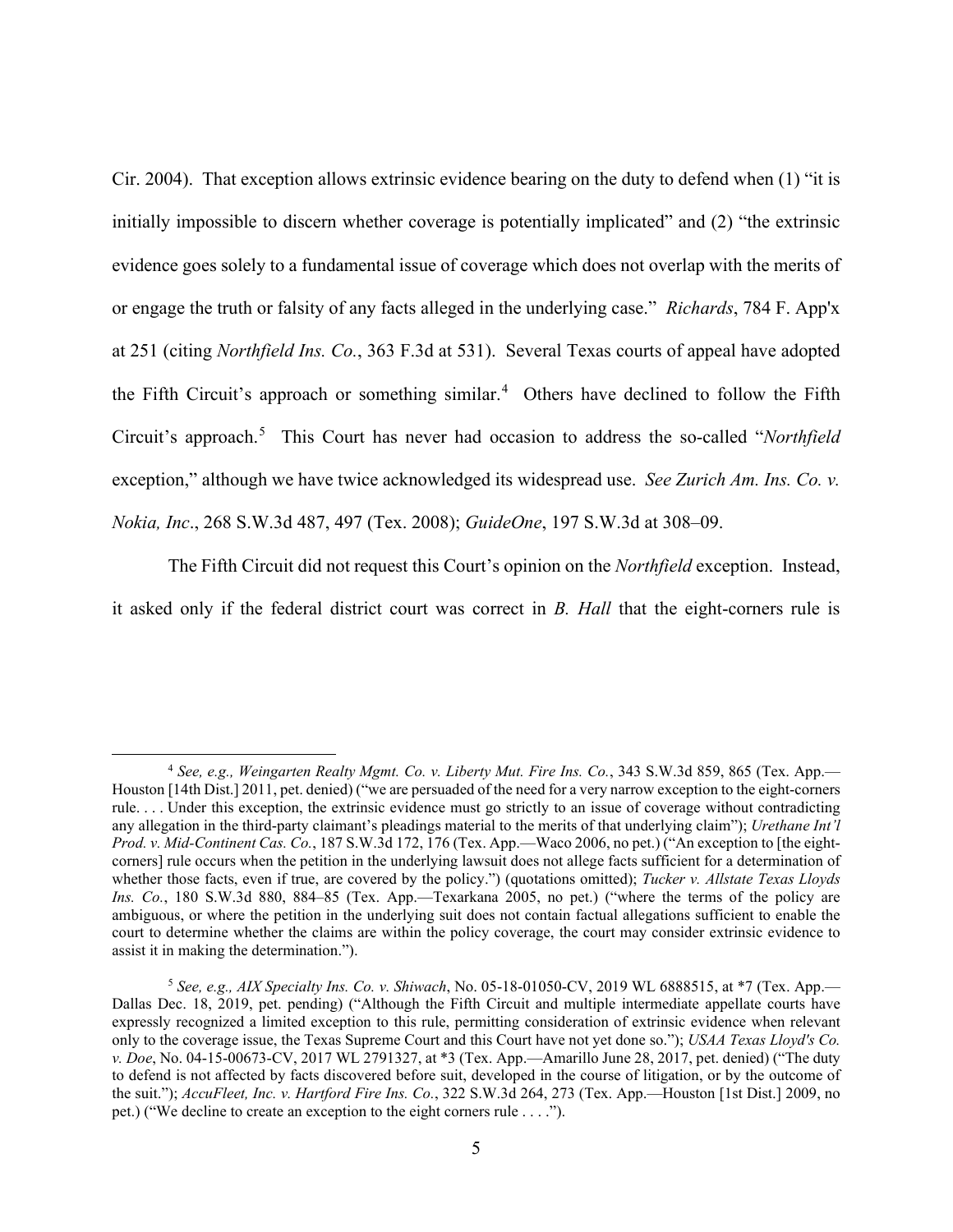inapplicable unless the policy includes a groundless-claims clause. We address only the question certified.<sup>6</sup>

### **II. Discussion**

"Insurance policies are controlled by rules of interpretation and construction which are applicable to contracts generally." *Nat'l Union Fire Ins. Co. of Pittsburgh, Pennsylvania v. CBI Industries, Inc.*, 907 S.W.2d 517, 520 (Tex. 1995). As with any contract, the parties may displace default rules of construction by agreement. *Wenske v. Ealy*, 521 S.W.3d 791, 792, 796. (Tex. 2017). "We consider the entire agreement and, to the extent possible, resolve any conflicts by harmonizing the agreement's provisions, rather than by applying arbitrary or mechanical default rules." *Piranha Partners v. Joe Neuoff*, \_\_S.W.3d \_\_, \_\_ (Tex. 2020) (citing *Wenske*, 521 S.W.3d at 792, 796). "Where a valid contract prescribes particular remedies or imposes particular obligations, equity generally must yield unless the contract violates positive law or offends public policy." *Fortis Benefits v. Cantu*, 234 S.W.3d 642, 648–49 (Tex. 2007). Thus, if an insurance policy contained language inconsistent with the eight-corners rule, the policy language would control. But the question here is not whether parties *can* contract around the eight-corners rule. They can. The question is whether these parties *have* contracted around it by declining to expressly agree that State Farm must defend claims "even if groundless, false or fraudulent."

<sup>&</sup>lt;sup>6</sup> This Court's opinions on certified questions share "[t]he distinctive feature of an advisory opinion" in that they "decide[] an abstract question of law without binding the parties." *Texas Ass'n of Bus. v. Texas Air Control Bd.*, 852 S.W.2d 440, 444 (Tex. 1993). Normally, "Texas courts, like federal courts, have no jurisdiction to render such opinions." *Id*. Answering a certified question is a constitutionally permissible advisory opinion, however, because the people of Texas granted this Court jurisdiction to "answer questions of state law certified from a federal appellate court." TEX. CONST. art. V, § 3-c. Our jurisdiction in these matters is exclusively to "answer *questions*." *Id.* (emphasis added). To avoid exceeding our jurisdiction, "we answer only the questions certified and nothing more." *Moreno v. Sterling Drug, Inc.*, 787 S.W.2d 348, 349 (Tex. 1990).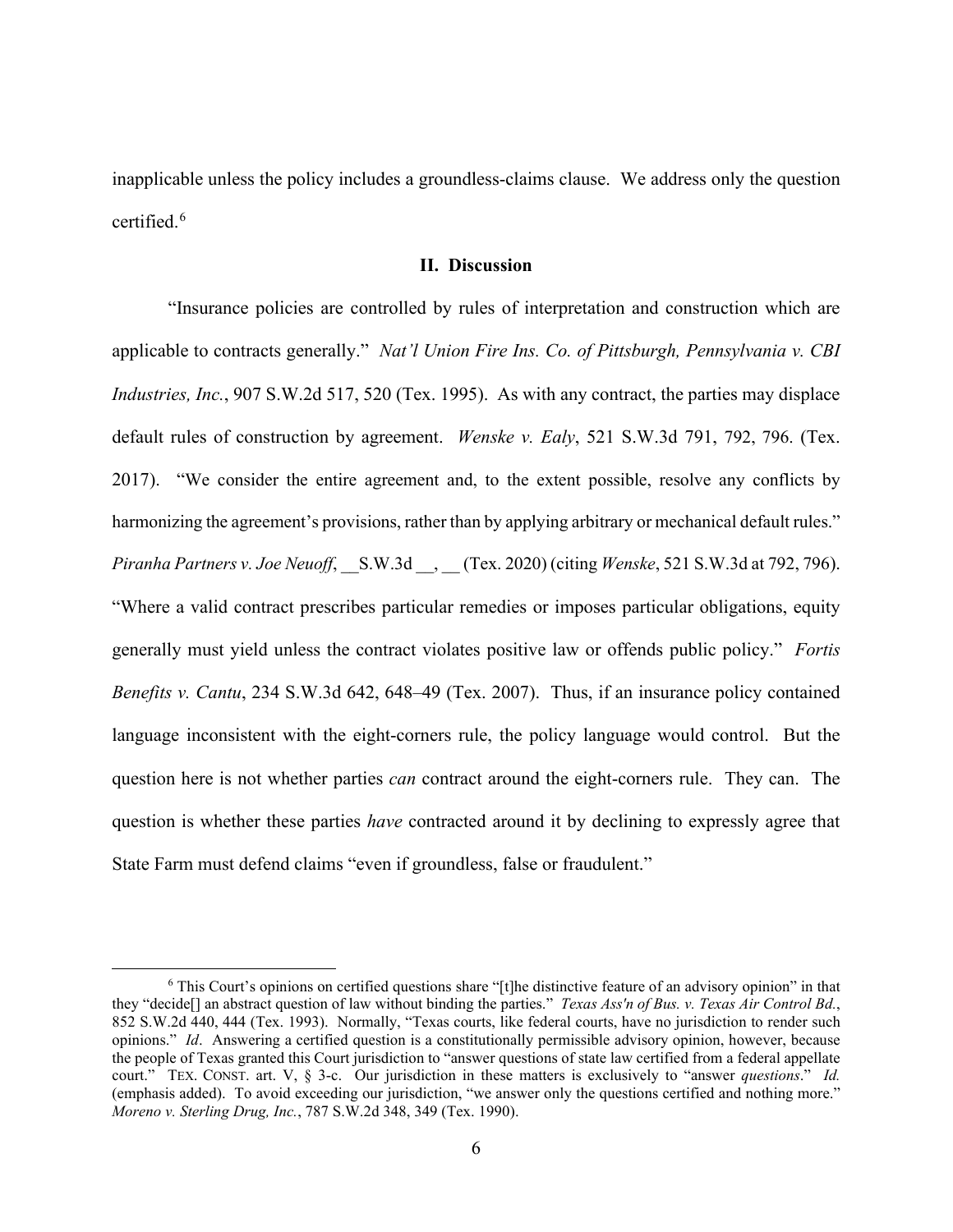As State Farm sees it, the eight-corners rule arose to enforce groundless-claims clauses, which used to be very common. The rule should therefore be applied only to policies containing those clauses or similar language, which is no longer as common in modern insurance policies. Because the circumstances giving rise to the eight-corners rule (the language commonly used in insurance policies) have changed, State Farm contends the eight-corners rule itself must change, no matter how deeply embedded in the law it has become. *See, e.g.*, *Melody Home Mfg. Co. v. Barnes*, 741 S.W.2d 349, 362 (Tex. 1987) (Mauzy, J., concurring) ("If the reasons on which a law rests are overborne by opposing reasons . . . the old law . . . must cease to apply as a controlling principle to the new circumstances.").

The appellants argue that the eight-corners rule is not dependent on the presence of a groundless-claims clause. They note that this Court's analysis of the duty to defend has never turned on the presence of such language in the policy. Appellants cite to several cases where the court of appeals quoted the relevant policy language and applied the eight-corners rule despite the lack of a groundless-claims clause. *Pine Oak Builders*, *Inc. v. Great Am. Lloyds Ins. Co.*, 292 S.W.3d 48, 52 (Tex. App.—Houston [14th Dist.] 2006), *aff'd in part, rev'd in part on other grounds*, *Pine Oak Builders*, 279 S.W.3d at 650; *King v. Dallas Fire Ins. Co.*, 27 S.W.3d 117, 121 (Tex. App.—Houston [1st Dist.] 2000), *rev'd on other grounds*, *King v. Dallas Fire Ins. Co.*, 85 S.W.3d 185 (Tex. 2002). On appeal of those cases in this Court, the absence of a groundlessclaims clause was not raised as an issue. *Pine Oak Builders*, 279 S.W.3d at 650; *King*, 85 S.W.3d at 185. Because the presence or absence of a groundless-claims clause has rarely, if ever, been important to Texas courts' analysis of the contractual duty to defend, and because Texas courts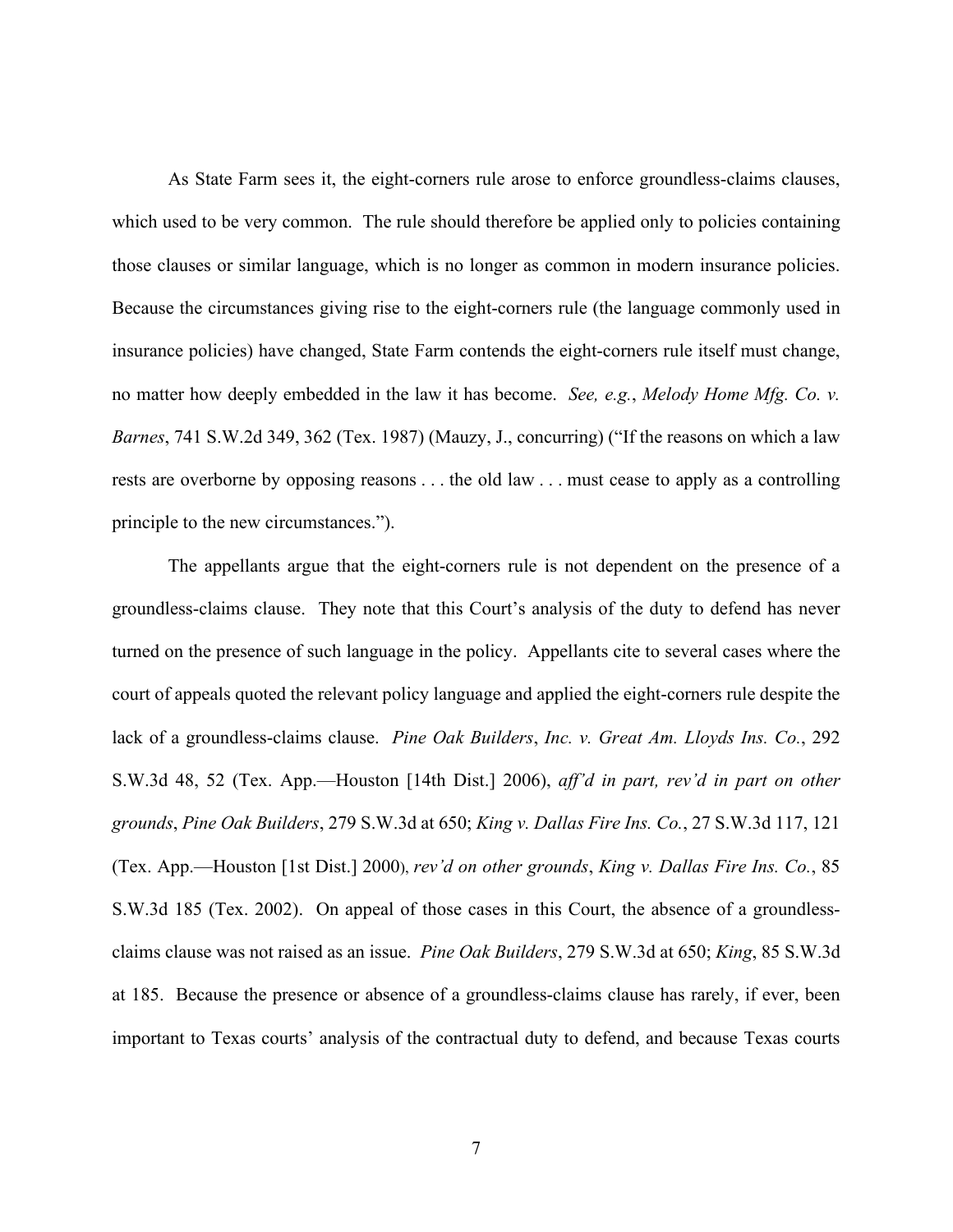routinely apply the eight-corners rule without looking for a groundless-claims clause, the appellants conclude that the federal district court's "policy-language exception" is erroneous.

We agree with the appellants. State Farm did not contract away the eight-corners rule altogether merely by omitting from its policy an express agreement to defend claims that are "groundless, false or fraudulent."

This Court first applied what came to be known as the eight-corners rule in 1956:

We think that in determining the duty of a liability insurance company to defend a lawsuit the allegations of the complainant should be considered in the light of the policy provisions without reference to the truth or falsity of such allegations and without reference to what the parties know or believe the true facts to be, or without reference to a legal determination thereof.

*Heyden Newport Chem. Corp. v. S. Gen. Ins. Co.*, 387 S.W.2d 22, 24 (Tex. 1965). In the succeeding years, the Court repeatedly affirmed the rule without requiring that the policy include a groundless-claims clause.<sup>7</sup> In one decision, we observed that the eight-corners approach likely arose because most policies "defined the duty to defend more broadly than the duty to indemnify." *GuideOne*, 197 S.W.3d at 310. But we have never held or suggested that the eight-corners rule is contingent on a groundless-claims clause. Most recently, this Court again stated the eight-corners rule without regard to whether the policy expressly required the insurer to defend against groundless, false, or fraudulent claims: "In deciding the duty to defend, the court should not consider extrinsic evidence from either the insurer or the insured that contradicts the allegations of the underlying petition. The duty to defend depends on the language of the policy setting out the contractual agreement between insurer and insured." *Pine Oak Builders*, 279 S.W.3d at 655.

<sup>7</sup> *Pine Oak Builders*, 279 S.W.3d at 654–56; *Zurich Am. Ins. Co.*, 268 S.W.3d at 491; *GuideOne*, 197 S.W.3d at 308; *King*, 85 S.W.3d at 191; *Argonaut Sw. Ins. Co. v. Maupin*, 500 S.W.2d 633, 635 (Tex. 1973).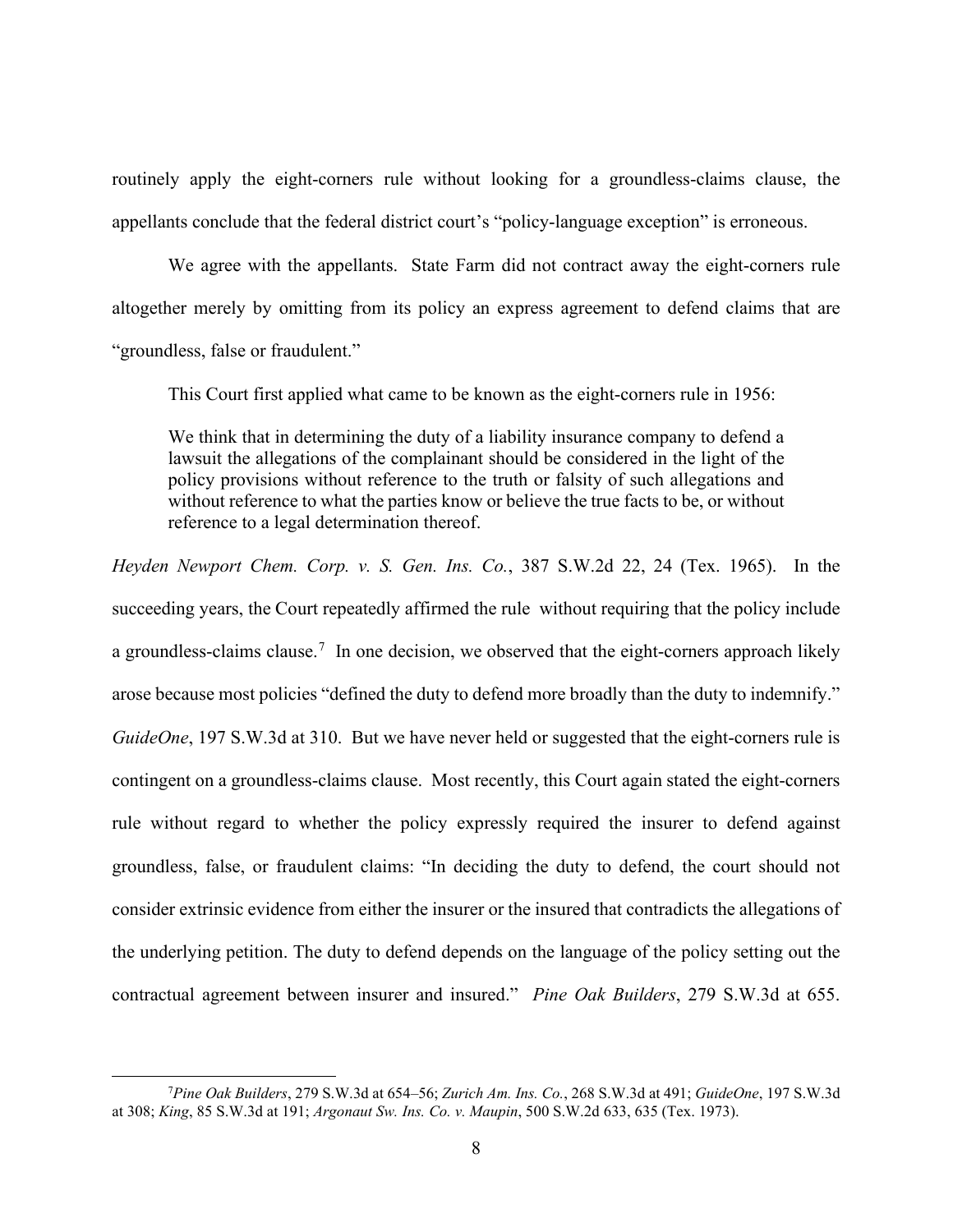Consistent with these decisions, Texas courts of appeal have routinely applied the eight-corners rule for many decades, without regard to whether the policy contained a groundless-claims clause.  $8$ Commentators generally consider the eight-corners rule a settled feature of Texas law. *E.g.*, 46 TEX. JUR. 3D *Insurance Contracts and Coverage* § 934 (2020) ("An insurer's duty to defend is determined solely by the allegations in the pleadings and the language of the insurance policy"). Given the consistency of Texas appellate decisions on this topic, those who write insurance contracts know courts applying Texas law will employ the eight-corners rule, subject possibly to exceptions such as that found in the Fifth Circuit's *Northfield* decision. We can safely presume their agreements are drafted in light of this understanding.

The eight-corners rule does not arise merely from the courts' say-so, however. The duty to defend is a creature of contract, "a valuable benefit granted to the insured by the policy." *Pine Oak Builders*, 279 S.W.3d at 655. The goal in interpreting the contractual duty to defend—as

<sup>8</sup> *See, e.g.*, *Bush Constr., Inc. v. Texas Mut. Ins. Co.*, 557 S.W.3d 817, 822 (Tex. App.—Texarkana 2018, no pet.) ("In determining whether an insurer has the duty to defend a claim against its insured, we apply the eight-corners rule"); *Allstate Cty. Mut. Ins. Co. v. Wootton*, 494 S.W.3d 825, 831 (Tex. App.—Houston [14th Dist.] 2016, pet. denied) ("In determining whether an insurer has a duty to defend its insured, Texas courts follow the eight-corners rule"); *Burlington N. & Santa Fe Ry. Co. v. Nat'l Union Fire Ins. Co. of Pittsburgh, PA*, 394 S.W.3d 228, 233 (Tex. App.—El Paso 2012, pet. denied) ("An insurer's duty to defend is determined according to the 'eight corners,' or 'complaint allegations' rule."); *Gen. Star Indem. Co. v. Gulf Coast Marine Assocs., Inc.*, 252 S.W.3d 450, 457 (Tex. App.—Houston[14th Dist.] 2008, pet. denied) ("Pursuant to the eight-corners rule, we compare the factual allegations of Juniper's petition with the language of the Gulf Coast policy to determine if the facts alleged by Juniper give rise to any claim within the coverage of the policy."); *Warrantech Corp. v. Steadfast Ins. Co.*, 210 S.W.3d 760, 765–66 (Tex. App.—Fort Worth 2006, pet. denied) ("Under the eight-corners or complaint-allegation rule, an insurer's duty to defend is determined by the third-party plaintiff's pleadings, considered in light of the policy provisions, without regard to the truth or falsity of those allegations"); *Landmark Chevrolet Corp. v. Universal Underwriters Ins. Co.*, 121 S.W.3d 886, 889 (Tex. App.—Houston [1st Dist.] 2003, pet. withdrawn) ("To determine an insurer's duty to defend, we apply the 'eight-corners' rule"); *Chiriboga v. State Farm Mut. Auto. Ins. Co.*, 96 S.W.3d 673, 680 (Tex. App.— Austin 2003, no pet.) ("Texas determines the duty to defend according to the 'eight corners' or 'complaint allegation' rule—examining only the pleadings against the insured and the insurance policy itself to determine if the pleadings allege facts that potentially come within the scope of coverage afforded by the policy."); *Acceptance Ins. Co. v. Lifecare Corp.*, 89 S.W.3d 773, 781–82 (Tex. App.—Corpus Christi 2002, no pet.) ("The duty to defend arises if the factual allegations against the insured, fairly and reasonably construed, state a cause of action potentially covered by the policy."); *Am. All. Ins. Co. v. Frito-Lay, Inc.*, 788 S.W.2d 152, 153 (Tex. App.—Dallas 1990, writ dism'd) ("Texas courts follow the 'Eight Corners' . . . rule when determining the duty to defend action").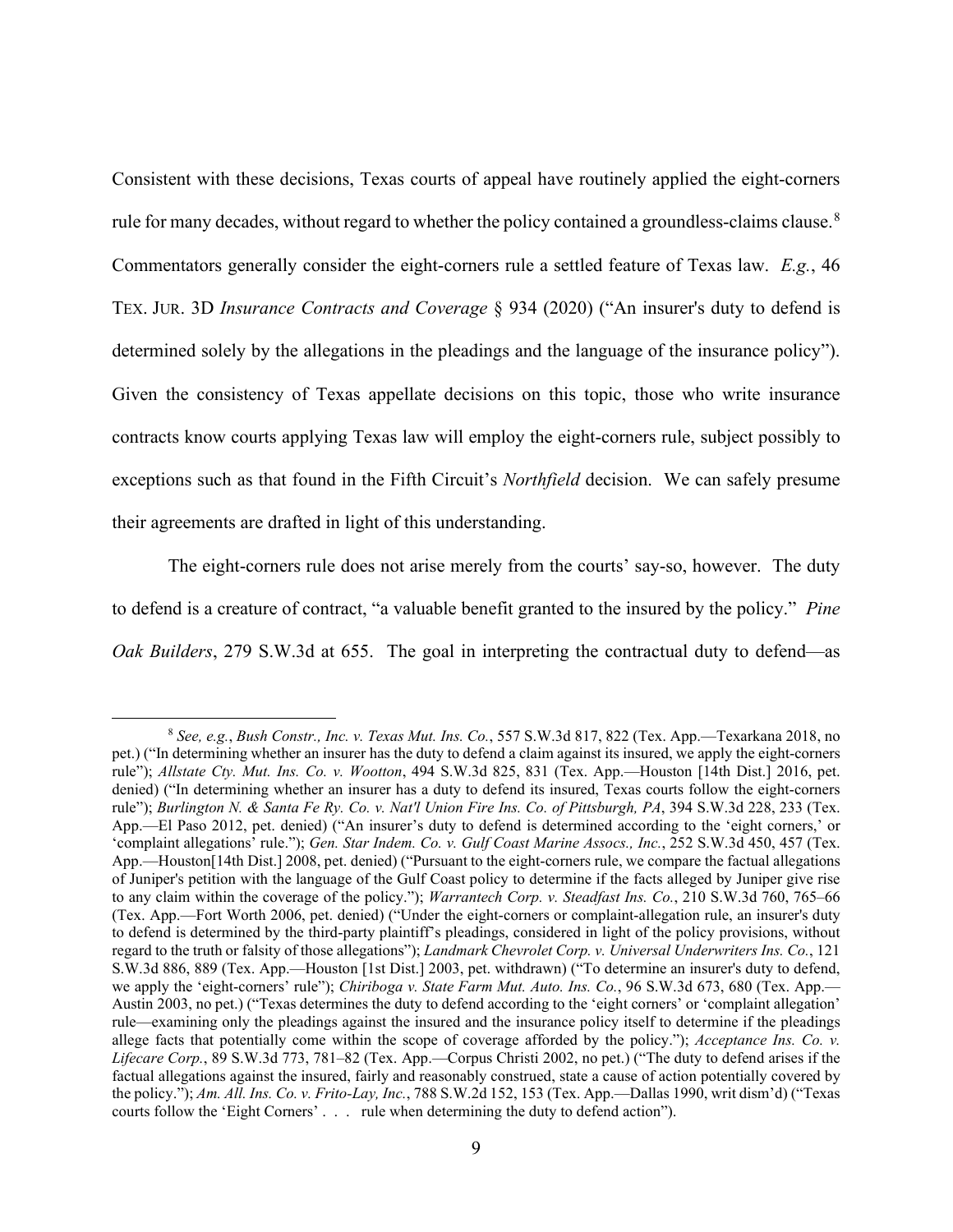when interpreting any contract language—is to "ascertain the true intentions of the parties as expressed in the writing itself." *Burlington Res. Oil & Gas Co. v. Texas Crude Energy, LLC*, 573 S.W.3d 198, 202–03 (Tex. 2019) (quotations omitted). The eight-corners rule is not a judicial amendment to parties' agreements. Instead, its purpose is to effectuate those agreements, to enforce them consistently and predictably so that parties may write their agreements knowing how courts will interpret them. *See* Randy E. Barnett, *The Sound of Silence: Default Rules and Contractual Consent*, 78 Va. L. Rev. 821, 881–82 (1992) (arguing that rules of construction reflect "the commonsense expectation within the relevant community of discourse" and mitigate "interpretive mistakes").

Here, State Farm agreed to defend the policyholders if "a claim is made or a suit is brought against an insured for damages because of bodily injury . . . to which this coverage applies." To determine whether such a "claim" has been "made" or a "suit" has been "brought," courts naturally look first to the claims made, to the suit brought. If the claim is "for damages because of bodily injury . . . to which coverage applies," the duty to defend is implicated. The eight-corners rule merely acknowledges that, under many common duty-to-defend clauses, only the *petition* and the *policy* are relevant to the initial inquiry into whether the *petition*'s claim fits within the *policy*'s coverage. This is how Texas courts have long interpreted contractual duties to defend. If any party is familiar with the overwhelming precedent to that effect, it is a large insurance company. State Farm makes good-faith arguments for its position, but it is well aware of the courts' longstanding interpretive approach to contractual duties to defend, and it knows how to contract around that approach. It did not do so merely by omitting the words "groundless, false or fraudulent," or similar words, from this policy.